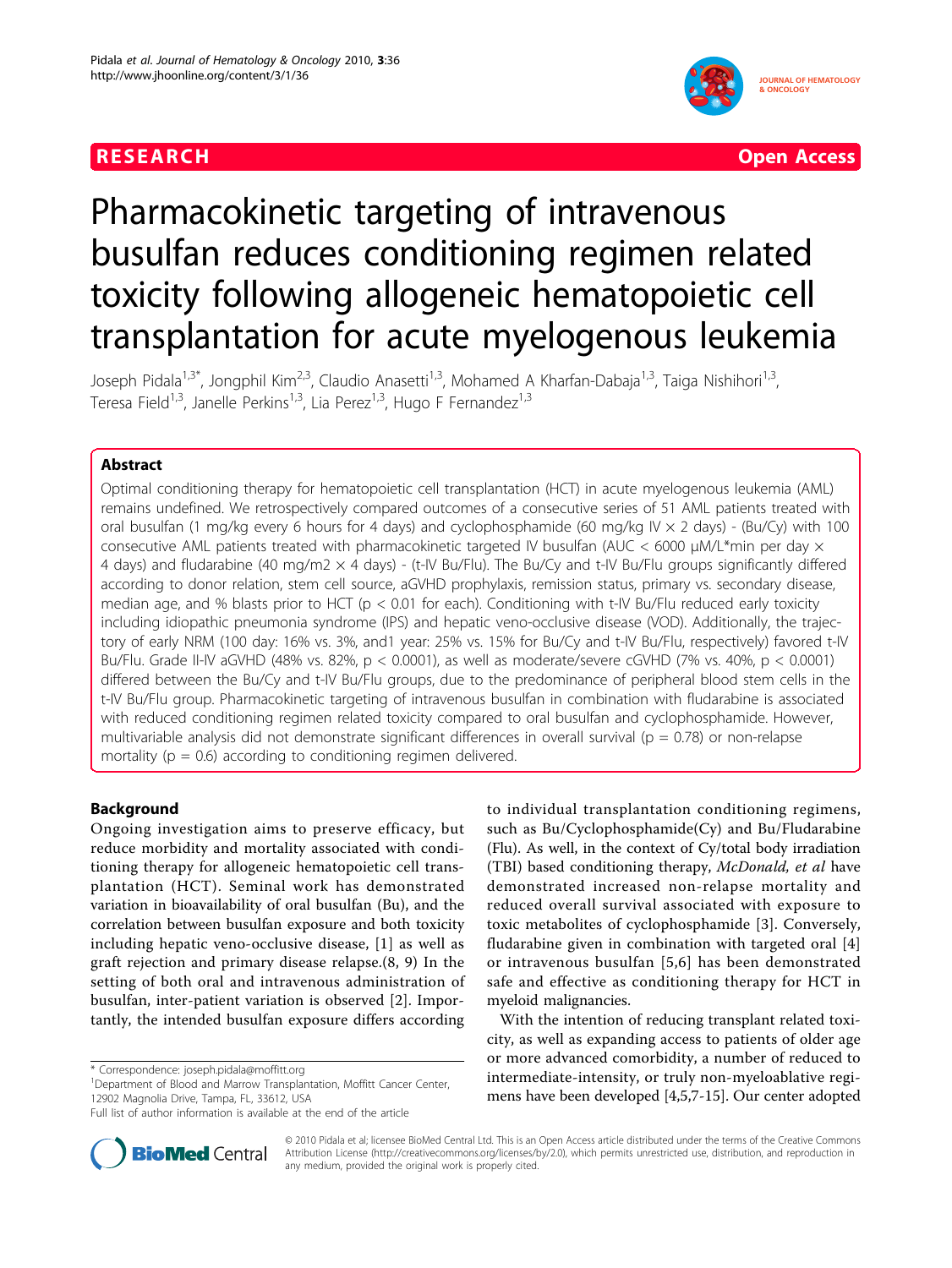an approach of pharmacokinetic-targeted IV Bu/Flu from 2004 onward as a uniform conditioning strategy in the setting of allogeneic transplantation for acute myelogenous leukemia. As the regimen appears to result in reduced treatment related toxicity compared to our center's historical experience with oral busulfan and cyclophosphamide, we aimed to confirm these observations in a comparative analysis of outcomes of AML patients.

# Methods

# Patients

All consecutive acute myelogenous leukemia (AML) patients treated with a conditioning regimen of targeted IV busulfan and fludarabine (t-IV Bu/Flu) at Moffitt Cancer Center from 2004 to 2008 with a minimum follow up of one year were identified. These were compared to a consecutive historical cohort of 51 consecutive AML patients treated with oral Busulfan and Cyclophosphamide (Bu/Cy) at the Center from 1997 to 2004. These data demonstrate a trend by which our center's volume of allogeneic transplants for AML have substantially increased over this time frame. As well, supportive care practices and program faculty have changed over this time frame. All patients provided informed consent for follow up of transplant outcome data. The reporting of this data was approved by the University of South Florida Institutional Review Board.

#### Conditioning, GVHD prophylaxis, and supportive care

The conditioning regimen in the t-IV Bu/Flu group consisted in all cases of Fludarabine,  $40 \text{ mg/m}^2$  infused over 30 minutes daily on days -6 to -3, followed by intravenous Busulfan, 130-145 mg/m2 over 4 hours daily on the same days. Busulfan (BU) pharmacokinetic samples were obtained on day -6 and analyzed by mass spectrometry in the clinical toxicology lab at the University of Pennsylvania. Analysis utilized a one compartment model with first order kinetics. On days -4 and -3, the BU dose was adjusted to target an average AUC of 5300 (+/-10%) μMol\*min (n = 96) or 3500 (+/-10%) μMol\* min ( $n = 4$ ) for each of the four days. The lower target AUC of 3500 was chosen in these 4 cases due to patient age, ranging from 62 to 67. The Bu/Cy regimen consisted in all cases of oral busulfan 1 mg/kg every 6 hours for 4 days (days -7 to -4) for a total of 16 doses, as well as cyclophosphamide 60 mg/kg IV  $\times$  2 days (days -3 to -2). Pharmacokinetic measurements were not performed in this group. Stem cell source and GVHD prophylaxis are reported in table [1](#page-2-0).

#### **Outcomes**

Neutrophil engraftment was defined by the first of three successive days with an absolute neutrophil count of

greater than 500/uL. Platelet engraftment was defined by the first of three successive days with a non-transfused platelet count of greater than 20,000/uL. The occurrence and severity of hepatic sinusoidal obstructive syndrome (veno-occlusive disease) were recorded using the previously described criteria [[16,17\]](#page-7-0). Acute graft vs. host disease (aGVHD) was scored per modified Glucksberg criteria [[18\]](#page-7-0). Chronic graft vs. host disease (cGVHD) was scored per proposed NIH consensus criteria [\[19](#page-7-0)]. Peripheral blood sorted (CD3 and CD33) and bone marrow donor chimerism were assessed by PCR. Primary disease restaging occurred in all cases at minimum on days 30, 90, 180, and 360, as well as at 18 months, and 2 years.

#### Statistical analysis

Differences in baseline characteristics were compared with Wilcoxon rank-sum test for numerical or ordinal variables, and Chi-square test or Fisher exact test for categorical variables. Time to neutrophil and platelet engraftment was calculated using the Kaplan-Meier method; comparison was made with log-rank test. Overall survival (OS) and progression-free survival (PFS) were estimated from date of transplantation using the Kaplan-Meier method; death or relapse was considered an event in the estimation of PFS. Accounting for competing risk events, the cumulative incidence (CI) of relapse and non-relapse mortality (NRM) was calculated by the Gray method [[20\]](#page-7-0). For OS and PFS, baseline variables were examined with univariable, and Cox proportional hazard modeling. For CI of relapse and NRM, a sub-distribution hazards regression model was utilized for univariable and multivariable analysis [[21\]](#page-7-0). For each outcome, distinct models were created to examine preand separately post-HCT variables. Pre-HCT variables considered included the following: conditioning regimen, cytogenetic risk group, donor relation, remission status, number of induction cycles for CR1 patients, stem cell source, GVHD prophylaxis regimen, primary vs. secondary AML, % blasts in bone marrow immediately prior to HCT, white blood cell count at diagnosis of AML, age at time of HCT, and time in CR1 for those who were transplanted in CR2/3 or with relapsed disease. Post-HCT variables considered included the following: maximum grade aGVHD, maximum grade cGVHD, donor chimerism in bone marrow at day 90 post-HCT, and donor CD3 and CD33 chimerism in peripheral blood on day 90 post-HCT. Those variables with p value of 0.25 or less in univariable analysis were selected for construction of the multivariable model. The backward selection procedure with a p-out value of 0.1 was utilized.

# Results

One hundred consecutive adults with AML received t-IV Bu/Flu, and 51 consecutive AML patients received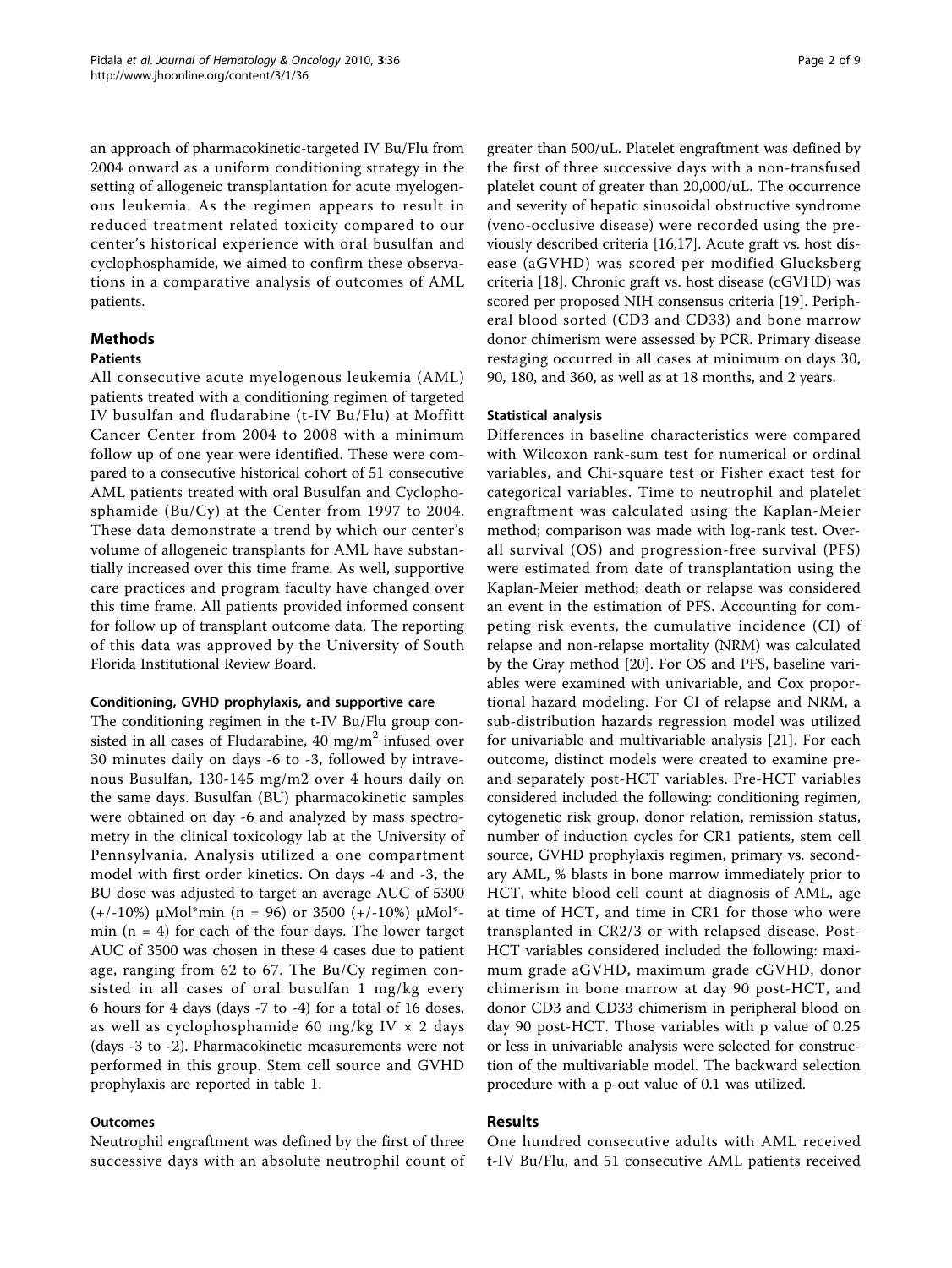| Variables                                    |                                                              | Bu/Cy<br>(Freq/Percent)       | Bu/Flu<br>(Freq/Percent)    | <b>Total</b><br>(Freq) | P-value      |
|----------------------------------------------|--------------------------------------------------------------|-------------------------------|-----------------------------|------------------------|--------------|
| Name                                         | Level                                                        |                               |                             |                        |              |
| Time from diagnosis to HCT<br>Follow up time | Months (median value, range)<br>Months (median value, range) | $6.2(1-29)$<br>$8(1-90)$      | $6.4(2-54)$<br>$17(1-53)$   |                        | 0.5<br>0.245 |
| Donor                                        | <b>MRD</b>                                                   | 51<br>100.00                  | 39<br>39.00                 | 81                     | < .0001      |
|                                              | <b>MUD</b>                                                   | $\mathsf{O}\xspace$           | 39                          | 39                     |              |
|                                              | <b>MMUD</b>                                                  | 0.00<br>$\circ$               | 39.00<br>22                 | 22                     |              |
| Cytogenetic                                  |                                                              | 0.00<br>3                     | 22.00<br>$\overline{7}$     |                        |              |
|                                              | Low                                                          | 7.89                          | 7.00                        | 10                     | 0.3568       |
|                                              | Intermediate                                                 | 25<br>65.79                   | 54<br>54.00                 | 79                     |              |
|                                              | High                                                         | 10<br>26.32                   | 39<br>39.00                 | 49                     |              |
| ATG                                          | No                                                           | 42                            | 78                          | 120                    | 0.0006       |
|                                              | Yes                                                          | 100.00<br>$\mathsf{O}\xspace$ | 78.79<br>20                 | 20                     |              |
|                                              |                                                              | 0.00                          | 20.20                       |                        |              |
| Cell Source                                  | BM                                                           | 35<br>68.63                   | $\overline{2}$<br>2.00      | 37                     | < .0001      |
|                                              | PB                                                           | 16<br>31.37                   | 98<br>98.00                 | 114                    |              |
| aGVHD prophylaxis                            | <b>CSA/MTX</b>                                               | 51<br>100.00                  | $\mathsf{O}\xspace$<br>0.00 | 42                     | < .0001      |
|                                              | <b>TAC/MMF</b>                                               | $\mathsf{O}\xspace$           | 22                          | 22                     |              |
|                                              | <b>TAC/MTX</b>                                               | 0.00<br>$\mathbb O$           | 22.00<br>77                 | 77                     |              |
|                                              | <b>TAC/RAPA</b>                                              | 0.00<br>$\mathbf 0$           | 71.00<br>$\mathbf{1}$       | $\mathbf{1}$           |              |
|                                              |                                                              | 0.00                          | 1.00                        |                        |              |
| <b>Disease Status</b>                        | CR1                                                          | 19<br>37.25                   | 49<br>49.00                 | 68                     | 0.0013       |
|                                              | CR2 or CR3                                                   | 6<br>11.76                    | 25<br>25.00                 | 31                     |              |
|                                              | PIF                                                          | $\overline{7}$                | 16                          | 23                     |              |
|                                              | Relapse                                                      | 13.73<br>18                   | 16.00<br>9                  | $27$                   |              |
|                                              |                                                              | 35.29                         | 9.00                        |                        |              |
|                                              | <b>UNT</b>                                                   | $\mathbf{1}$<br>1.96          | $\mathbf{1}$<br>1.00        | $\overline{2}$         |              |
| <b>Diagnosis</b>                             | primary                                                      | 41<br>80.39                   | 62<br>62.00                 | 103                    | 0.0221       |
|                                              | secondary                                                    | 10<br>19.61                   | 38<br>38.00                 | 48                     |              |
| No of Induction                              | 0                                                            | $\overline{1}$                | $\mathbf{1}$                | $\overline{2}$         | 0.4882       |
|                                              | $\mathbf{1}$                                                 | 2.38<br>31                    | 1.00<br>67                  | 98                     |              |
|                                              |                                                              | 73.81<br>9                    | 67.00<br>24                 |                        |              |
|                                              | $\overline{2}$                                               | 21.43                         | 24.00                       | 33                     |              |
|                                              | 3                                                            | $\mathbf{1}$<br>2.38          | 8<br>8.00                   | 9                      |              |
| AGE                                          |                                                              | 39.0 (19.6-55.60)             | 48.16(21.84-68.64)          |                        | 0.0001       |
| <b>WBC at Diagnosis</b>                      |                                                              | 13.60 (0.80-190.00)           | 5.80 (0.25-285.00)          |                        | 0.1073       |
| Time in CR1                                  |                                                              | 256 (12-762)                  | 324.5 (21 - 2679)           |                        | 0.1699       |
| % Blast in BM                                |                                                              | $4(0 - 88)$                   | $2(0-80)$                   |                        | 0.0028       |
| Chimerism (day 90)                           | BM                                                           | 100 (55-100)                  | 97 (10-100)                 |                        | 0.0925       |

CD3 NA 90 (18-100) NA CD33 NA 100 (10-100) NA

#### <span id="page-2-0"></span>Table 1 Baseline and transplant characteristics of patients in Bu/Cy and t-IV Bu/Flu groups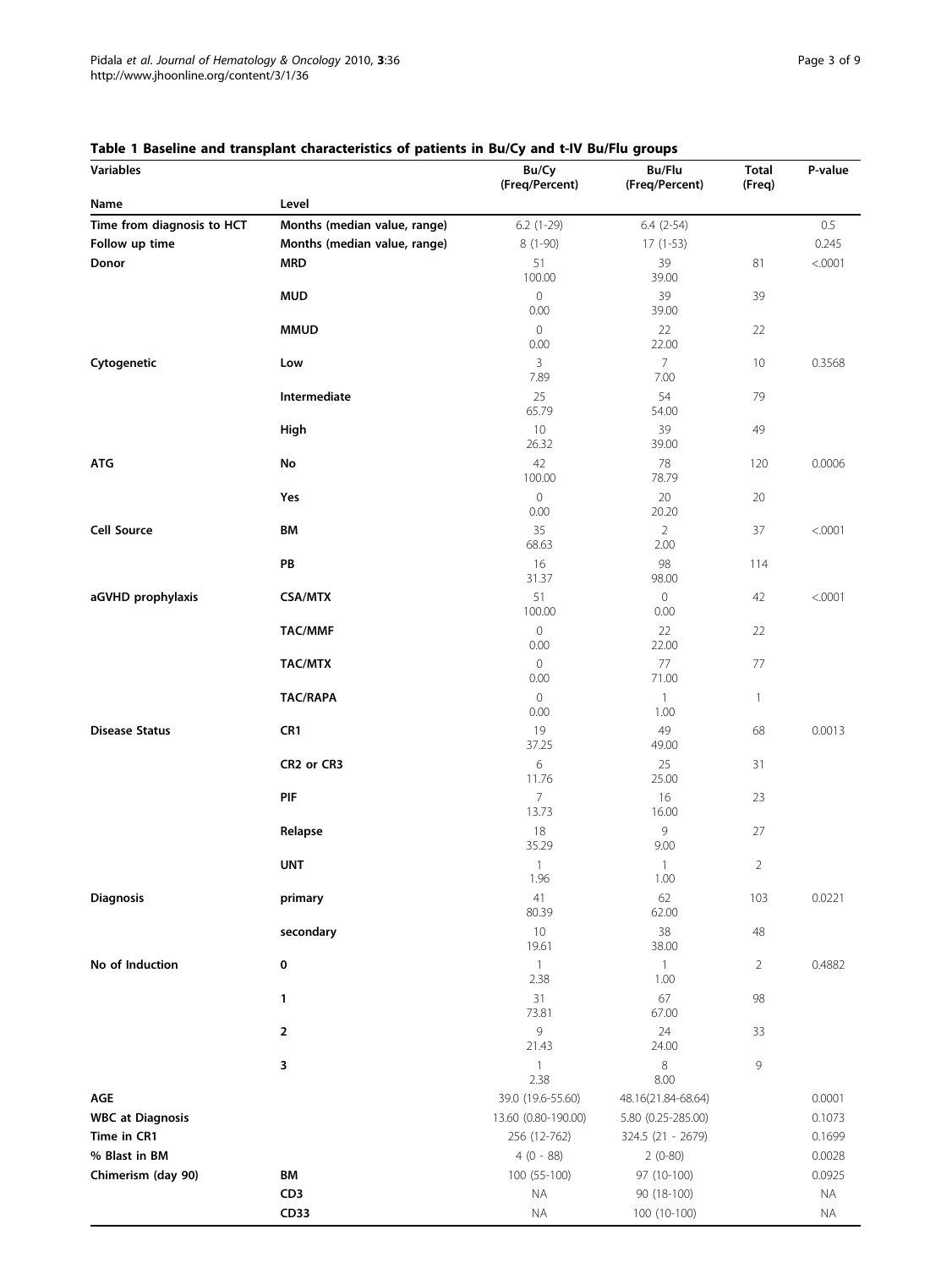oral busulfan without PK targeting and cyclophosphamide (Bu/Cy). The t-IV Bu/Flu conditioning regimen incorporated fludarabine, 40 mg/m<sup>2</sup> infused over 30 minutes on days -6 to -3, then intravenous busulfan, 130-145 mg/m2 over 4 hours daily on the same days. Busulfan (Bu) PK-samples were obtained on day -6 and analyzed by mass spectrometry; the BU dose was adjusted on days -4 and -3 to achieve an overall average AUC of 5300  $(+/-10\%)$   $\mu$ Mol\*min (n = 96) or 3500 ( $+/-10\%$ )  $\mu$ Mol<sup>\*</sup>min (n = 4) for each of the four days. The median actual AUC after the first dose was 5113 μM\*min (range 2796 - 9355) for the 5300 μM\*min target subgroup and 4244 uM\*min (range 2830 - 5347) for the 3500 μM\*min target subgroup. Daily busulfan doses were adjusted to achieve the target AUC averaged over 4 days. Median total BU dose required to achieve the target AUC was 520 mg/m<sup>2</sup> (range 370 - 974) in the 5300  $\mu$ M/L\*min group and 418 mg/m<sup>2</sup> (range 254 -470) in the 3500  $μM/L*$ min group. Baseline characteristics are summarized in table [1](#page-2-0). Importantly, there were significant differences across the following baseline characteristics in the Bu/Cy and t-IV Bu/Flu groups: donor relation, stem cell source, aGVHD prophylaxis, remission status, primary vs. secondary disease, median age, and % blasts prior to HCT.

#### Comparison of Bu/Cy vs. t-IV Bu/Flu: composite groups

Median time to neutrophil engraftment was 18 vs. 16 days ( $p < 0.001$ ), and median time to platelet engraftment was 21 vs. 12 days ( $p = 0.0002$ ) for Bu/Cy and t-IV Bu/Flu, respectively. Differences in engraftment are attributable to the preponderance of peripheral blood stem cells (PBSC) in the t-IV Bu/Flu group. There was a greater burden of conditioning regimen related toxicity observed after Bu/CY: There were 5 fatal cases of IPS and 6 cases (mild 1; moderate 4; and severe, fatal case 1) of VOD after conditioning with Bu/Cy. Conversely, in the t-IV Bu/Flu group there was one case of idiopathic pneumonia syndrome (IPS) and no cases of hepatic sinusoidal obstructive syndrome (VOD). While the ultimate CI of non-relapse mortality (NRM) did not significantly differ between groups (figure [1\)](#page-4-0), early NRM was reduced in the t-IV Bu/Flu group (table [2](#page-4-0)).

There were significant differences in grade II-IV aGVHD (48% vs. 82%,  $p < 0.0001$ ), as well as moderate/severe cGVHD (7% vs. 40%,  $p < 0.0001$ ) between the Bu/Cy and t-IV Bu/Flu groups, respectively; the marked increase in the incidence of GVHD observed in the t-IV Bu/Flu arm is attributable to the greater proportion of PBSC. The disparity in NRM in the first year after HCT suggests less conditioning regimen toxicity after t-IV Bu/Flu. However, NRM trends toward convergence over 1 and 2 years, likely secondary to this increased risk of GVHD.

With median follow up for living patients of 54 months (range 11 - 90) for Bu/CY and 28 months (range CI 2 - 54) for t-IV Bu/Flu, median OS was 8 months (95% CI 5.4 - 22) vs. 21 months (95% CI 10.9 - not reached), respectively for each group (figure [2\)](#page-5-0). Causes of death for Bu/Cy were: infection ( $n = 4$ ), relapse ( $n = 22$ ), idiopathic pneumonia syndrome  $(n = 5)$ , hepatic VOD  $(n = 1)$ , multi-system organ failure ( $n = 1$ ), unknown ( $n = 1$ ), and  $TTP/HUS$  (n = 1). Causes of death in the t-IV Bu/Flu group included: refractory aGVHD ( $n = 4$ ), refractory cGVHD ( $n = 1$ ), infection ( $n = 7$ ), relapse ( $n = 29$ ), multiorgan system failure (n = 7), post-transplant lymphoproliferative disorder ( $n = 1$ ), and unknown ( $n = 3$ ). Median PFS was 6.9 months (95% CI 4.1 - 20) in the Bu/Cy group vs. 15.1 months (95% CI 9.1 - 30) in the t-IV Bu/ Flu group. There was no significant difference in the cumulative incidence of AML relapse at day 100 (16% vs. 17%), 1 year (33% vs. 32%), or 2 years (40% vs. 37%) after HCT in the comparison of Bu/Cy vs. t-IV Bu/Flu, respectively,  $p = 0.68$ .

# Comparison Bu/Cy vs. t-IV Bu/Flu according to disease risk subgroups

### Complete remission 1 (CR1)

Nineteen patients received Bu/Cy in CR1, and 49 received t-IV Bu/Flu in CR1. The proportion with primary vs. secondary AML in CR1 (Bu/Cy: primary  $n = 13$ , secondary  $n = 6$ ; t-IV Bu/Flu: primary  $n = 30$ , secondary  $n = 19$ , Fisher exact  $p = 0.78$ ) and cytogenetic risk group (Bu/Cy: low  $n = 0$ , intermediate  $n = 10$ , high  $n = 3$ ,  $n/a$  n  $= 6$ ; t-IV Bu/Flu: low  $n = 2$ , intermediate  $n = 26$ , high  $n =$ 21, Fisher exact  $p = 0.28$ ) did not significantly differ between the Bu/Cy and t-IV Bu/Flu groups. There was no significant difference in OS between these groups (1 year OS 63% vs. 63%, and 2 year OS 63% and 58% for Bu/Cy vs. t-IV Bu/Flu,  $p = 0.78$ ) respectively (figure [3](#page-5-0)). There was also no significant difference between groups for those with primary AML in CR1 (1 year OS 69% vs. 66%, 2 year OS 69% vs. 62% for Bu/Cy vs. t-IV Bu/Flu, p = 0.8) and those with secondary AML in CR1 (1 year OS 69% vs. 66%, 2 year OS 69% vs. 62% for Bu/Cy vs. t-IV Bu/Flu,  $p = 0.9$ ). As well, there was a non-significant increase in early non-relapse mortality in the Bu/Cy group (100 day 21% vs. 4%, 1 year 26% vs. 16%, and 2 year 26% vs. 21%, p = 0.98).

# Complete remission 2 or 3 (CR2/3)

Six patients received Bu/Cy conditioning in CR 2/3 and 25 patients received t-IV Bu/Flu conditioning in CR 2/3. OS was significantly worse in those in the Bu/Cy group (1 year OS 17% vs. 59%, 2 year OS 17% vs. 41% for Bu/ Cy vs. t-IV Bu/Flu, p = 0.03). NRM (100 day 0% vs. 0%, 1 year 50% vs. 16%, and 2 years 50% vs. 24% for Bu/Cy vs. t-IV Bu/Flu,  $p = 0.14$ ) did not significantly differ.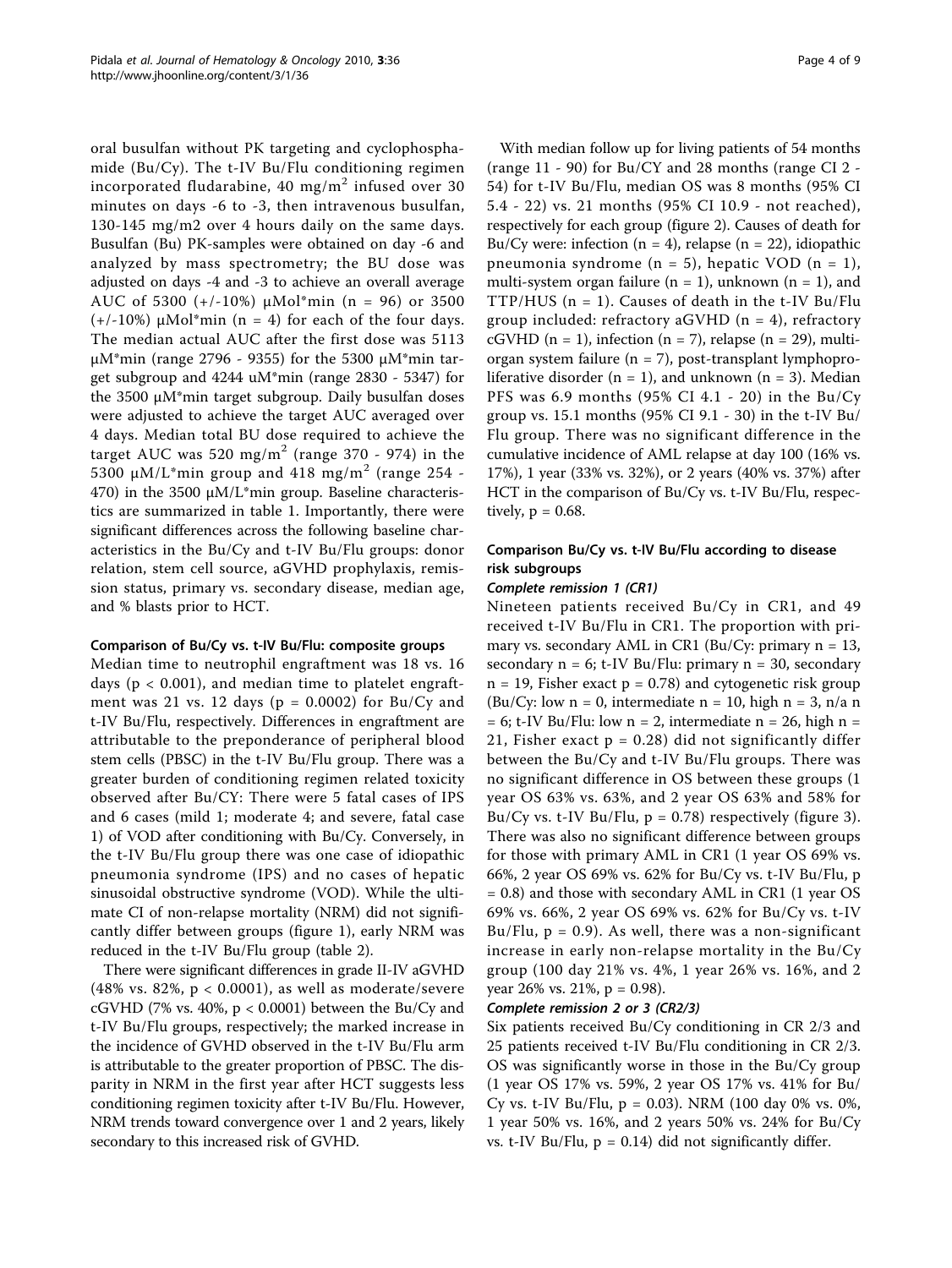Primary induction failure (PIF) Seven patients received Bu/CY as conditioning in the setting of primary induction failure, and 16 patients received t-IV Bu/Flu. OS significantly differed (1 year OS 29% vs. 69%, 2 year OS 14% vs. 61% for Bu/Cy vs. t-IV Bu/Flu, p = 0.01) between groups. NRM (100 day 0% vs. 0%, 1 year 14% vs. 6%, and 2 year 14% vs. 6% for Bu/Cy vs. t-IV Bu/Flu,  $p = 0.58$ ) did not significantly differ.

#### Refractory relapsed disease

Eighteen patients with refractory relapsed AML were treated with Bu/Cy, and 9 received t-IV Bu/Flu. There was no significant difference in OS (1 year OS 33% vs. 22%, 2 year OS 17% vs. 0% for Bu/Cy vs. t-IV Bu/Flu,  $p =$ 0.52). NRM (100 day 22% vs. 11%, 1 year 22% vs. 22%, and 2 year 22% vs. n/a for Bu/Cy vs. t-IV Bu/Flu,  $p = 0.61$ ) did not significantly differ between groups.

#### Multivariable modeling

Baseline pre-transplant variables were first considered in univariable analysis to evaluate the relationship of each with OS. In the multivariable model, only relapsed

Table 2 Non-relapse mortality according to treatment regimen

|          | t-IV Bu/Flu | Bu/Cy |  |
|----------|-------------|-------|--|
| 100 days | 3%          | 16%   |  |
| 6 months | 7%          | 18%   |  |
| 1 year   | 15%         | 25%   |  |

disease at time of HCT remained a significant predictor of OS, HR 3.3 (95% CI 1.4 - 7.9; p = 0.007). Conditioning regimen did not significantly predict OS. In multivariable analysis of post-HCT variables, moderate/severe cGVHD - HR of 0.4 (95% CI 0.18 - 0.88; p = 0.02) - and day 90 bone marrow chimerism  $\geq$  90% - HR of 0.28 (95% CI 0.11 - 0.71; p = 0.008) - predicted OS.

Baseline variables were also examined in univariable analysis to discern their relationship with progressionfree survival. On construction of a multivariable model using pre-HCT variables, remission status emerged as an independent predictor of PFS. In reference to CR1, refractory relapsed disease predicted significantly worse PFS, with HR 3.0 (95% CI 1.3 - 7; p = 0.01). Conditioning regimen did not significantly predict PFS. Examination of post-HCT variables in multivariable modeling identified day 90 BM chimerism  $\geq$  90% as a significant predictor: HR 0.18 (95% CI 0.08 - 0.42; p < 0.0001).

In multivariable analysis of pre-HCT variables, relapse was significantly predicted by remission status: PIF (HR 3.0, 95% CI 1.2 - 7.5,  $p = 0.015$ ) and refractory relapsed disease (HR 3.8, 95% CI 1.4 - 10.3, p = 0.009) were associated with significantly greater risk of relapse compared to a reference of CR1. Conditioning regimen did not significantly predict relapse. Of post-HCT variables, multivariable modeling identified day 90 BM chimerism  $\geq$  90% as a protective factor (HR 0.16, 95% CI 0.08 - 0.35, p < 0.001).

Finally, of pre-HCT variables, peripheral blood stem cells were associated with less NRM (HR 0.34, 95%

<span id="page-4-0"></span>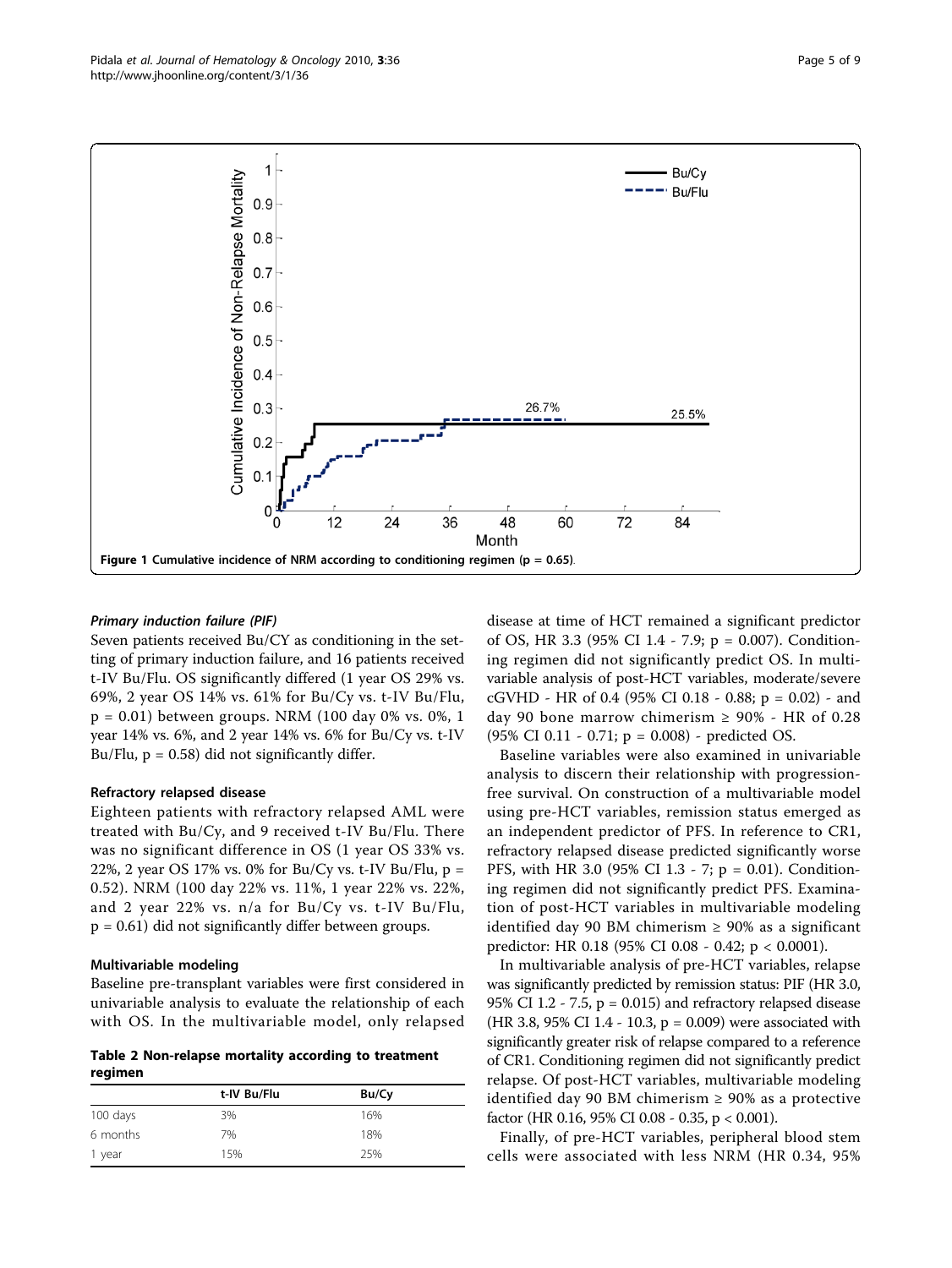<span id="page-5-0"></span>Pidala et al. Journal of Hematology & Oncology 2010, <sup>3</sup>:36 http://www.jhoonline.org/content/3/1/36



CI 0.12 - 0.98,  $p = 0.046$ , as compared to a reference of bone marrow stem cells in multivariable analysis. Additionally, with reference of TAC/MMF aGVHD prophylaxis, both CSA/MTX (HR 0.18, 95% CI 0.05 - 0.63, p = 0.01) and TAC/MTX (HR 0.41, 95% CI 0.18 - 0.93, p = 0.03) predicted significantly lower NRM on multivariable modeling. There was a trend toward decreased NRM in the t-IV Bu/Flu group (HR 0.83, 95% CI 0.41 - 1.7,  $p = 0.6$  compared to Bu/Cy in univariable analysis, which did not remain a significant predictor of NRM on multivariable modeling. Of post-HCT variables examined in uni- and multi-variable analysis, grade III/IV aGVHD demonstrated a non-significant trend toward greater NRM (HR 2.7, 95% CI 0.99 - 7.2, p = 0.053), as compared to a reference of grade 0/I.

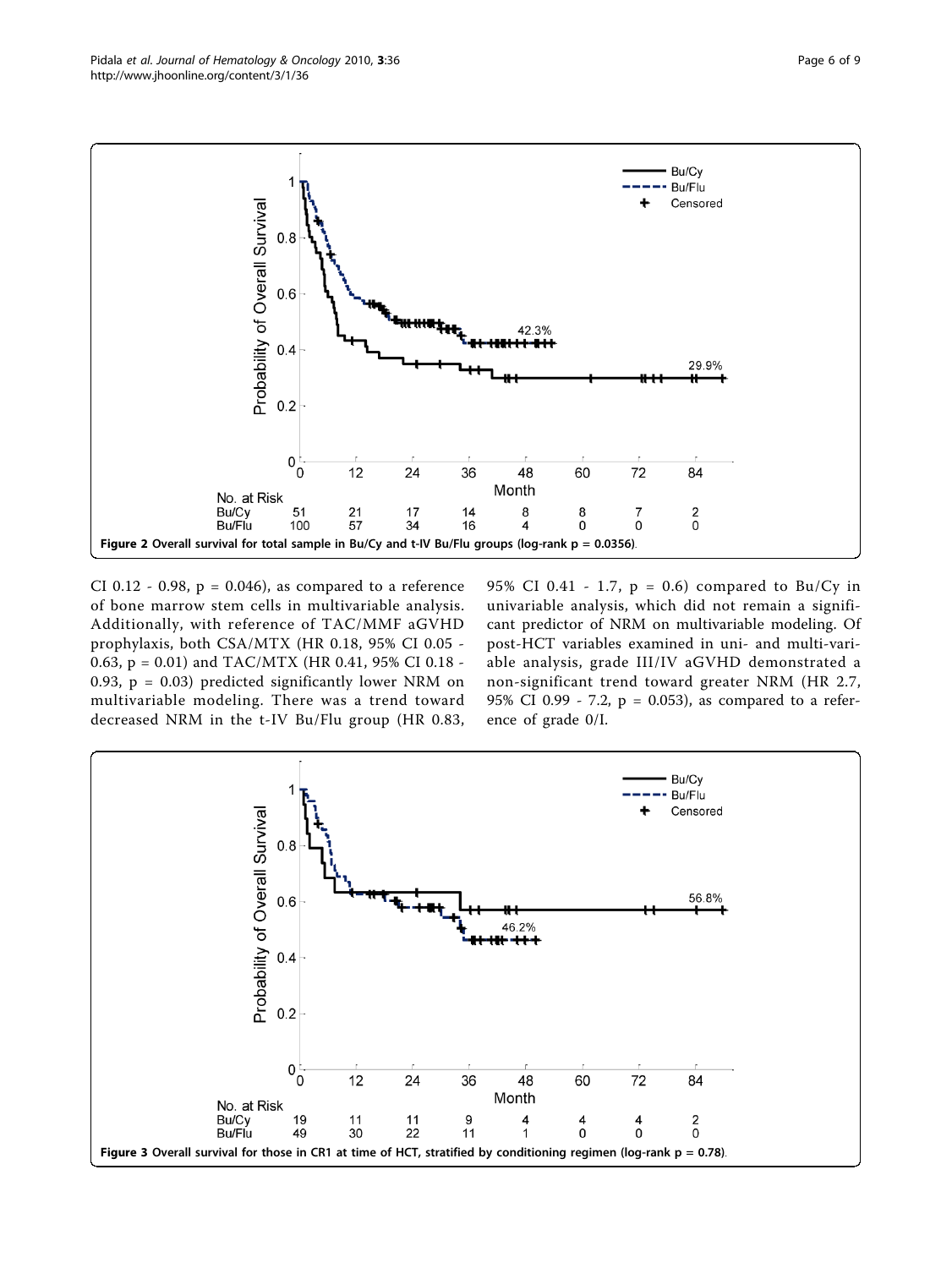#### **Discussion**

Recognizing the adverse outcomes potentiated by variation in bioavailability of oral busulfan, as well as increased toxicity from aberrant metabolism of cyclophosphamide, there was a shift in the institutional practice at our center, wherein those consecutive AML patients transplanted from 2004 onward received intravenous PK-targeted busulfan combined with fludarabine (t-IV Bu/Flu) as conditioning therapy. We aimed to compare these outcomes to a historical cohort of AML patients, who received Bu/Cy as conditioning therapy in a single institution.

The most consistent finding from this analysis is the reduction in conditioning regimen related toxicity as well as reduction in early transplant related mortality with the adoption of t-IV Bu/Flu. A near elimination of severe busulfan toxicity including idiopathic pneumonia syndrome and hepatic veno-occlusive disease represents a major advantage in early HCT outcomes favoring t-IV Bu/Flu. These data corroborate the reduction in conditioning regimen toxicity anticipated with both pharmacokinetic targeting of busulfan, and avoidance of cyclophosphamide and it metabolites [\[3](#page-7-0)]. As well, while the ultimate cumulative incidence of NRM did not significantly differ between the t-IV Bu/Flu and Bu/Cy groups, the trajectory of NRM differed with less NRM at day 100 and 1 year in the t-IV Bu/Flu group. The significantly greater burden of aGVHD and severe cGVHD in the t-IV Bu/Flu group, explained by the predominance of peripheral blood stem cells, burden of unrelated and mismatched unrelated donors, and older age, resulted in the later approximation of these NRM curves. We acknowledge that these data on trends in early NRM and GVHD related outcomes are likely dependent upon the predominance of peripheral blood stem cells in the t-IV Bu/Flu group.

Of the 100 AML patients treated with t-IV Bu/Flu and 51 treated with Bu/Cy, there were important differences in baseline variables which circumscribe other comparisons. First, transplant conditions differed, which complicates observed differences in non-relapse mortality between groups: While the Bu/Cy group only included matched sibling donors, the t-IV Bu/Flu group included matched sibling donors, but the majority (61%) were either unrelated or mismatched unrelated donors. This in particular, as well as the significantly increased age and predominance of peripheral blood stem cells (98% of subjects) in the t-IV Bu/Flu group likely account for the significantly increased grade II-IV aGVHD and moderate/severe cGVHD realized in the t-IV Bu/Flu group. Second, the Bu/Cy and t-IV Bu/Flu groups differ according to disease risk variables, with a greater proportion of refractory relapsed disease at HCT in the Bu/Cy group, and conversely a greater proportion with secondary AML in the t-IV Bu/Flu group. The net effect of these disparate transplant and disease risk variables is difficult to discern. Accordingly, we have reported outcomes according to remission status, and also examined these variables in uni- and multi-variable modeling to discern the impact of conditioning regimen on outcome.

Acknowledging differences in disease risk variables between groups as well as the predominant use of PBSC in the t-IV Bu/Flu group, these results do not demonstrate significant differences in disease control between the two approaches. The cumulative incidence of relapse observed across groups both in the overall sample, as well as for each remission status subgroup, was similar. As well, conditioning regimen was not significantly associated with relapse on multivariable modeling. Specific conclusions regarding the impact of conditioning regimen on disease control among specific remission status groups are limited by small sample sizes. The most important predictor of relapse post-HCT in this series of AML patients was remission status at the time of HCT.

In total, these results demonstrate a reduction in conditioning regimen related toxicity and mortality after t-IV Bu/Flu for HCT in a consecutive series of adult AML patients. Previously published retrospective comparisons between comparable regimens of IV Bu/ Flu and Bu/Cy have also demonstrated reduced toxicity in keeping with the conclusions of our analysis. In a retrospective analysis, Andersson, et al compared IV Bu/Flu and IV Bu/Cy2 as conditioning therapy for AML and MDS; groups differed significantly, with older age and a greater proportion of unrelated donors in the IV Bu/Flu group. Overall survival was significantly better in the IV Bu/Flu group [[22](#page-7-0)]. Bredeson, et al compared IV Flu/Bu/ATG to oral Bu/Cy in a matched pair analysis compared to registry data including a heterogeneous array of hematologic malignancies; the Flu/Bu/ATG group had significantly older age, worse performance status, greater proportion of PBSC, and was transplanted in a later time period. This analysis demonstrated significantly decreased NRM in the Flu/Bu/ATG group [[23\]](#page-8-0). Finally, Chae, et al compared IV Bu/Flu and oral Bu/Cy2; patient age was significantly greater in the IV Bu/Flu group. NRM was lower, and overall survival was significantly greater in the IV Bu/Flu group [[24\]](#page-8-0). Overall, these retrospective comparisons suggest a significant advantage in transplantation outcomes favoring IV Bu/Flu. Randomized clinical trial data is needed to determine the true benefit of IV Bu/Flu over Bu/Cy conditioning for allogeneic HCT in acute myelogenous leukemia.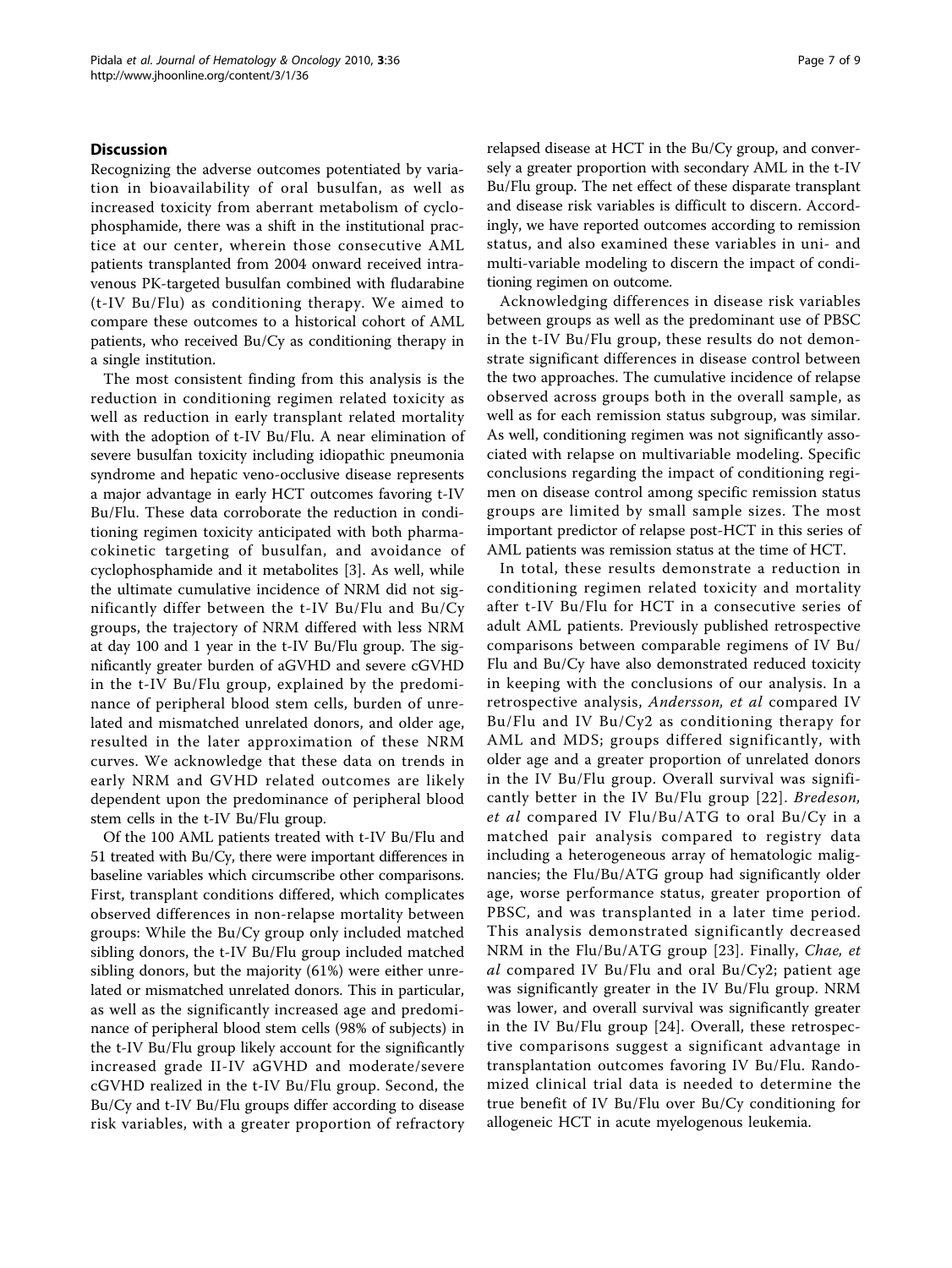#### <span id="page-7-0"></span>Author details

<sup>1</sup>Department of Blood and Marrow Transplantation, Moffitt Cancer Center, 12902 Magnolia Drive, Tampa, FL, 33612, USA. <sup>2</sup>Department of Biostatistics, Moffitt Cancer Center, 12902 Magnolia Drive, Tampa, FL, 33612, USA. <sup>3</sup>Department of Oncological Sciences, University of South Florida, Tampa, FL 33612, USA.

#### Authors' contributions

All authors have read and approved this manuscript. JP designed the project, collected data, analyzed data, and wrote the manuscript; JK contributed to data analysis; CA contributed to design of project, analysis, and critical review of manuscript; MKD contributed to analysis and critical review of manuscript; TN contributed to analysis and critical review of manuscript; TF contributed to analysis and critical review of manuscript; JP contributed to analysis and critical review of manuscript; LP contributed to analysis and critical review of manuscript; and HF contributed to design of project, analysis, and critical review of manuscript.

#### Competing interests

The authors report the following funding sources which have relevance to the work described here: Claudio Anasetti, MD, and Janelle Perkins, PharmD have research funding from Protein Design Labs BioPharma for the conduct of research involving busulfan and fludarabine as conditioning therapy prior to allogeneic transplantation.

#### Received: 13 September 2010 Accepted: 6 October 2010 Published: 6 October 2010

#### References

- 1. Dix SP, Wingard JR, Mullins RE, Jerkunica I, Davidson TG, Gilmore CE, York RC, Lin LS, Devine SM, Geller RB, Heffner LT, Hillyer CD, Holland HK, Winton EF, Saral R: [Association of busulfan area under the curve with](http://www.ncbi.nlm.nih.gov/pubmed/8640171?dopt=Abstract) [veno-occlusive disease following BMT.](http://www.ncbi.nlm.nih.gov/pubmed/8640171?dopt=Abstract) Bone Marrow Transplant 1996, 17:225-230.
- 2. McCune JS, Holmberg LA: [Busulfan in hematopoietic stem cell transplant](http://www.ncbi.nlm.nih.gov/pubmed/19611402?dopt=Abstract) [setting.](http://www.ncbi.nlm.nih.gov/pubmed/19611402?dopt=Abstract) Expert Opin Drug Metab Toxicol 2009, 5:957-969.
- 3. McDonald GB, Slattery JT, Bouvier ME, Ren S, Batchelder AL, Kalhorn TF, Schoch HG, Anasetti C, Gooley T: [Cyclophosphamide metabolism, liver](http://www.ncbi.nlm.nih.gov/pubmed/12406916?dopt=Abstract) [toxicity, and mortality following hematopoietic stem cell transplantation.](http://www.ncbi.nlm.nih.gov/pubmed/12406916?dopt=Abstract) Blood 2003, 101:2043-2048.
- Bornhauser M, Storer B, Slattery JT, Appelbaum FR, Deeg HJ, Hansen J, Martin PJ, McDonald GB, Nichols WG, Radich J, Woolfrey A, Jenke A, Schleyer E, Thiede C, Ehninger G, Anasetti C: [Conditioning with](http://www.ncbi.nlm.nih.gov/pubmed/12676781?dopt=Abstract) [fludarabine and targeted busulfan for transplantation of allogeneic](http://www.ncbi.nlm.nih.gov/pubmed/12676781?dopt=Abstract) [hematopoietic stem cells.](http://www.ncbi.nlm.nih.gov/pubmed/12676781?dopt=Abstract) Blood 2003, 102:820-826.
- 5. de Lima M, Couriel D, Thall PF, Wang X, Madden T, Jones R, Shpall EJ, Shahjahan M, Pierre B, Giralt S, Korbling M, Russell JA, Champlin RE, Andersson BS: [Once-daily intravenous busulfan and fludarabine: clinical](http://www.ncbi.nlm.nih.gov/pubmed/15073038?dopt=Abstract) [and pharmacokinetic results of a myeloablative, reduced-toxicity](http://www.ncbi.nlm.nih.gov/pubmed/15073038?dopt=Abstract) [conditioning regimen for allogeneic stem cell transplantation in AML](http://www.ncbi.nlm.nih.gov/pubmed/15073038?dopt=Abstract) [and MDS.](http://www.ncbi.nlm.nih.gov/pubmed/15073038?dopt=Abstract) Blood 2004, 104:857-864.
- 6. Russell JA, Tran HT, Quinlan D, Chaudhry A, Duggan P, Brown C, Stewart D, Ruether JD, Morris D, Glick S, Gyonyor E, Andersson BS: [Once-daily](http://www.ncbi.nlm.nih.gov/pubmed/12374451?dopt=Abstract) [intravenous busulfan given with fludarabine as conditioning for](http://www.ncbi.nlm.nih.gov/pubmed/12374451?dopt=Abstract) [allogeneic stem cell transplantation: study of pharmacokinetics and](http://www.ncbi.nlm.nih.gov/pubmed/12374451?dopt=Abstract) [early clinical outcomes.](http://www.ncbi.nlm.nih.gov/pubmed/12374451?dopt=Abstract) Biol Blood Marrow Transplant 2002, 8:468-476.
- Tauro S, Craddock C, Peggs K, Begum G, Mahendra P, Cook G, Marsh J, Milligan D, Goldstone A, Hunter A, Khwaja A, Chopra R, Littlewood T, Peniket A, Parker A, Jackson G, Hale G, Cook M, Russell N, Mackinnon S: [Allogeneic stem-cell transplantation using a reduced-intensity](http://www.ncbi.nlm.nih.gov/pubmed/16314618?dopt=Abstract) [conditioning regimen has the capacity to produce durable remissions](http://www.ncbi.nlm.nih.gov/pubmed/16314618?dopt=Abstract) [and long-term disease-free survival in patients with high-risk acute](http://www.ncbi.nlm.nih.gov/pubmed/16314618?dopt=Abstract) [myeloid leukemia and myelodysplasia.](http://www.ncbi.nlm.nih.gov/pubmed/16314618?dopt=Abstract) J Clin Oncol 2005, 23:9387-9393.
- van Besien K, Artz A, Smith S, Cao D, Rich S, Godley L, Jones D, Del Cerro P, Bennett D, Casey B, Odenike O, Thirman M, Daugherty C, Wickrema A, Zimmerman T, Larson RA, Stock W: [Fludarabine, melphalan, and](http://www.ncbi.nlm.nih.gov/pubmed/16009946?dopt=Abstract) [alemtuzumab conditioning in adults with standard-risk advanced acute](http://www.ncbi.nlm.nih.gov/pubmed/16009946?dopt=Abstract) [myeloid leukemia and myelodysplastic syndrome.](http://www.ncbi.nlm.nih.gov/pubmed/16009946?dopt=Abstract) J Clin Oncol 2005, 23:5728-5738.
- Schmid C, Schleuning M, Ledderose G, Tischer J, Kolb HJ: [Sequential](http://www.ncbi.nlm.nih.gov/pubmed/16110027?dopt=Abstract) [regimen of chemotherapy, reduced-intensity conditioning for allogeneic](http://www.ncbi.nlm.nih.gov/pubmed/16110027?dopt=Abstract)

[stem-cell transplantation, and prophylactic donor lymphocyte](http://www.ncbi.nlm.nih.gov/pubmed/16110027?dopt=Abstract) [transfusion in high-risk acute myeloid leukemia and myelodysplastic](http://www.ncbi.nlm.nih.gov/pubmed/16110027?dopt=Abstract) [syndrome.](http://www.ncbi.nlm.nih.gov/pubmed/16110027?dopt=Abstract) J Clin Oncol 2005, 23:5675-5687.

- 10. Schmid C, Schleuning M, Hentrich M, Markl GE, Gerbitz A, Tischer J, Ledderose G, Oruzio D, Hiddemann W, Kolb HJ: [High antileukemic efficacy](http://www.ncbi.nlm.nih.gov/pubmed/18176613?dopt=Abstract) [of an intermediate intensity conditioning regimen for allogeneic stem](http://www.ncbi.nlm.nih.gov/pubmed/18176613?dopt=Abstract) [cell transplantation in patients with high-risk acute myeloid leukemia in](http://www.ncbi.nlm.nih.gov/pubmed/18176613?dopt=Abstract) [first complete remission.](http://www.ncbi.nlm.nih.gov/pubmed/18176613?dopt=Abstract) Bone Marrow Transplant 2008, 41:721-727.
- Schmid C, Schleuning M, Schwerdtfeger R, Hertenstein B, Mischak-Weissinger E, Bunjes D, Harsdorf SV, Scheid C, Holtick U, Greinix H, Keil F, Schneider B, Sandherr M, Bug G, Tischer J, Ledderose G, Hallek M, Hiddemann W, Kolb HJ: [Long-term survival in refractory acute myeloid](http://www.ncbi.nlm.nih.gov/pubmed/16551971?dopt=Abstract) [leukemia after sequential treatment with chemotherapy and reduced](http://www.ncbi.nlm.nih.gov/pubmed/16551971?dopt=Abstract)[intensity conditioning for allogeneic stem cell transplantation.](http://www.ncbi.nlm.nih.gov/pubmed/16551971?dopt=Abstract) Blood 2006, 108:1092-1099.
- 12. Blaise DP, Michel Boiron J, Faucher C, Mohty M, Bay JO, Bardoux VJ, Perreau V, Coso D, Pigneux A, Vey N: [Reduced intensity conditioning prior](http://www.ncbi.nlm.nih.gov/pubmed/16178004?dopt=Abstract) [to allogeneic stem cell transplantation for patients with acute](http://www.ncbi.nlm.nih.gov/pubmed/16178004?dopt=Abstract) [myeloblastic leukemia as a first-line treatment.](http://www.ncbi.nlm.nih.gov/pubmed/16178004?dopt=Abstract) Cancer 2005, 104:1931-1938.
- 13. Sayer HG, Kroger M, Beyer J, Kiehl M, Klein SA, Schaefer-Eckart K, Schwerdtfeger R, Siegert W, Runde V, Theuser C, Martin H, Schetelig J, Beelen DW, Fauser A, Kienast J, Hoffken K, Ehninger G, Bornhauser M: [Reduced intensity conditioning for allogeneic hematopoietic stem cell](http://www.ncbi.nlm.nih.gov/pubmed/12796788?dopt=Abstract) [transplantation in patients with acute myeloid leukemia: disease status](http://www.ncbi.nlm.nih.gov/pubmed/12796788?dopt=Abstract) [by marrow blasts is the strongest prognostic factor.](http://www.ncbi.nlm.nih.gov/pubmed/12796788?dopt=Abstract) Bone Marrow Transplant 2003, 31:1089-1095.
- 14. Shimoni A, Hardan I, Shem-Tov N, Yeshurun M, Yerushalmi R, Avigdor A, Ben-Bassat I, Nagler A: [Allogeneic hematopoietic stem-cell transplantation](http://www.ncbi.nlm.nih.gov/pubmed/16307018?dopt=Abstract) [in AML and MDS using myeloablative versus reduced-intensity](http://www.ncbi.nlm.nih.gov/pubmed/16307018?dopt=Abstract) [conditioning: the role of dose intensity.](http://www.ncbi.nlm.nih.gov/pubmed/16307018?dopt=Abstract) Leukemia 2006, 20:322-328.
- 15. Valcarcel D, Martino R, Caballero D, Martin J, Ferra C, Nieto JB, Sampol A, Bernal MT, Pinana JL, Vazquez L, Ribera JM, Besalduch J, Moraleda JM, Carrera D, Brunet MS, Perez-Simon JA, Sierra J: [Sustained remissions of](http://www.ncbi.nlm.nih.gov/pubmed/18086801?dopt=Abstract) [high-risk acute myeloid leukemia and myelodysplastic syndrome after](http://www.ncbi.nlm.nih.gov/pubmed/18086801?dopt=Abstract) [reduced-intensity conditioning allogeneic hematopoietic transplantation:](http://www.ncbi.nlm.nih.gov/pubmed/18086801?dopt=Abstract) [chronic graft-versus-host disease is the strongest factor improving](http://www.ncbi.nlm.nih.gov/pubmed/18086801?dopt=Abstract) [survival.](http://www.ncbi.nlm.nih.gov/pubmed/18086801?dopt=Abstract) J Clin Oncol 2008, 26:577-584.
- 16. Carreras E, Bertz H, Arcese W, Vernant JP, Tomas JF, Hagglund H, Bandini G, Esperou H, Russell J, de la Rubia J, Di Girolamo G, Demuynck H, Hartmann O, Clausen J, Ruutu T, Leblond V, Iriondo A, Bosi A, Ben-Bassat I, Koza V, Gratwohl A, Apperley JF: [Incidence and outcome of hepatic veno](http://www.ncbi.nlm.nih.gov/pubmed/9808553?dopt=Abstract)[occlusive disease after blood or marrow transplantation: a prospective](http://www.ncbi.nlm.nih.gov/pubmed/9808553?dopt=Abstract) [cohort study of the European Group for Blood and Marrow](http://www.ncbi.nlm.nih.gov/pubmed/9808553?dopt=Abstract) [Transplantation. European Group for Blood and Marrow Transplantation](http://www.ncbi.nlm.nih.gov/pubmed/9808553?dopt=Abstract) [Chronic Leukemia Working Party.](http://www.ncbi.nlm.nih.gov/pubmed/9808553?dopt=Abstract) Blood 1998, 92:3599-3604.
- 17. McDonald GB, Hinds MS, Fisher LD, Schoch HG, Wolford JL, Banaji M, Hardin BJ, Shulman HM, Clift RA: [Veno-occlusive disease of the liver and](http://www.ncbi.nlm.nih.gov/pubmed/8420443?dopt=Abstract) [multiorgan failure after bone marrow transplantation: a cohort study of](http://www.ncbi.nlm.nih.gov/pubmed/8420443?dopt=Abstract) [355 patients.](http://www.ncbi.nlm.nih.gov/pubmed/8420443?dopt=Abstract) Ann Intern Med 1993, 118:255-267.
- 18. Przepiorka D, Weisdorf D, Martin P, Klingemann HG, Beatty P, Hows J, Thomas ED: [1994 Consensus Conference on Acute GVHD Grading.](http://www.ncbi.nlm.nih.gov/pubmed/7581076?dopt=Abstract) Bone Marrow Transplant 1995, 15:825-828.
- 19. Filipovich AH, Weisdorf D, Pavletic S, Socie G, Wingard JR, Lee SJ, Martin P, Chien J, Przepiorka D, Couriel D, Cowen EW, Dinndorf P, Farrell A, Hartzman R, Henslee-Downey J, Jacobsohn D, McDonald G, Mittleman B, Rizzo JD, Robinson M, Schubert M, Schultz K, Shulman H, Turner M, Vogelsang G, Flowers ME: [National Institutes of Health consensus](http://www.ncbi.nlm.nih.gov/pubmed/16338616?dopt=Abstract) [development project on criteria for clinical trials in chronic graft-versus](http://www.ncbi.nlm.nih.gov/pubmed/16338616?dopt=Abstract)[host disease: I. Diagnosis and staging working group report.](http://www.ncbi.nlm.nih.gov/pubmed/16338616?dopt=Abstract) Biol Blood Marrow Transplant 2005, 11:945-956.
- 20. Gray RA: class of K-sample tests for comparing the cumulative incidence of a competing risk. Annals Of Statistics 1988, 16:1141-1154.
- 21. Fine JA: A proportional hazards model for the subdistribution of a competing risk. JASA 1999, 94:496-509.
- 22. Andersson BS, de Lima M, Thall PF, Wang X, Couriel D, Korbling M, Roberson S, Giralt S, Pierre B, Russell JA, Shpall EJ, Jones RB, Champlin RE: [Once daily i.v. busulfan and fludarabine \(i.v. Bu-Flu\) compares favorably](http://www.ncbi.nlm.nih.gov/pubmed/18489993?dopt=Abstract) [with i.v. busulfan and cyclophosphamide \(i.v. BuCy2\) as pretransplant](http://www.ncbi.nlm.nih.gov/pubmed/18489993?dopt=Abstract) [conditioning therapy in AML/MDS.](http://www.ncbi.nlm.nih.gov/pubmed/18489993?dopt=Abstract) Biol Blood Marrow Transplant 2008, 14:672-684.